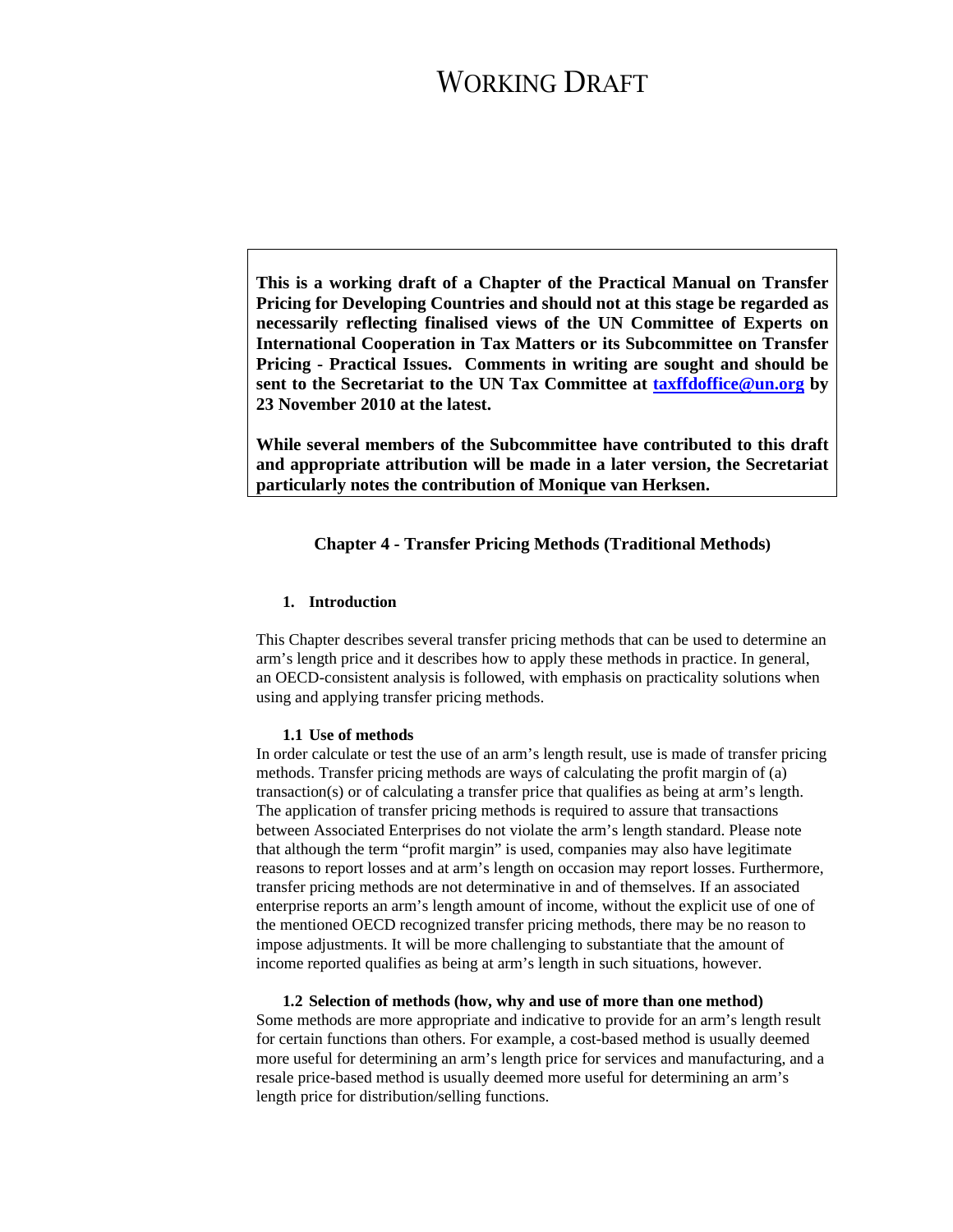For all transfer pricing methods access to information on comparables is necessary and it may be that due to difficulty in getting access to (publicly available) data, in certain instances, other methods may need to be resorted to than those that would seem initially preferred and most reliable.

### **1.3 Choice of available methods**

The so-called traditional transaction methods (CUP, Cost Plus and Resale Price Method) are preferred in certain countries, although no hierarchy of methods is being advocated in this Transfer Pricing Manual, other than applying a method that reliably calculates or tests the company's transfer pricing and application of the arm's length standard.

Considering the difficulty and cost of getting access to reliable data, taxpayers may want to make use of industry margins when applying the chosen and appropriate transfer pricing method. Once a method is chosen and applied, taxpayers are required to use and apply a method in a consistent fashion. Assuming an appropriate transfer pricing method is being applied, only if facts or functionalities change and those changes require a change in methods, is a change in methods envisaged.\*

### **2. Current methods**

#### **2.1.1 Comparable Uncontrolled Price**

The Comparable Uncontrolled Price ("CUP") method compares the price charged for property or services transferred in a controlled transaction to the price charged for property or services transferred in a comparable uncontrolled transaction in comparable circumstances. The CUP method evaluates whether the amount charged in a controlled transaction is arm's length one by reference to the amount charged in a comparable uncontrolled transaction.

The CUP method applies to controlled transactions of tangible property and services. CUPs may be found as internal transactions and as external transactions. Figure 1 below explains this distinction.

\* Working Draft Editorial note: One possibility would be that taxpayers need not benchmark their transfer pricing with a formal benchmark search in cases where functions and transactions subject to the benchmark do not exceed a stated volume or amount on a fiscal year basis. The industry margins referred to should be: based on objective criteria, regularly updated and readily available at no cost. A possible example could be margins published or formally approved at the appropriate functional level of the UN system, but these do not currently exist.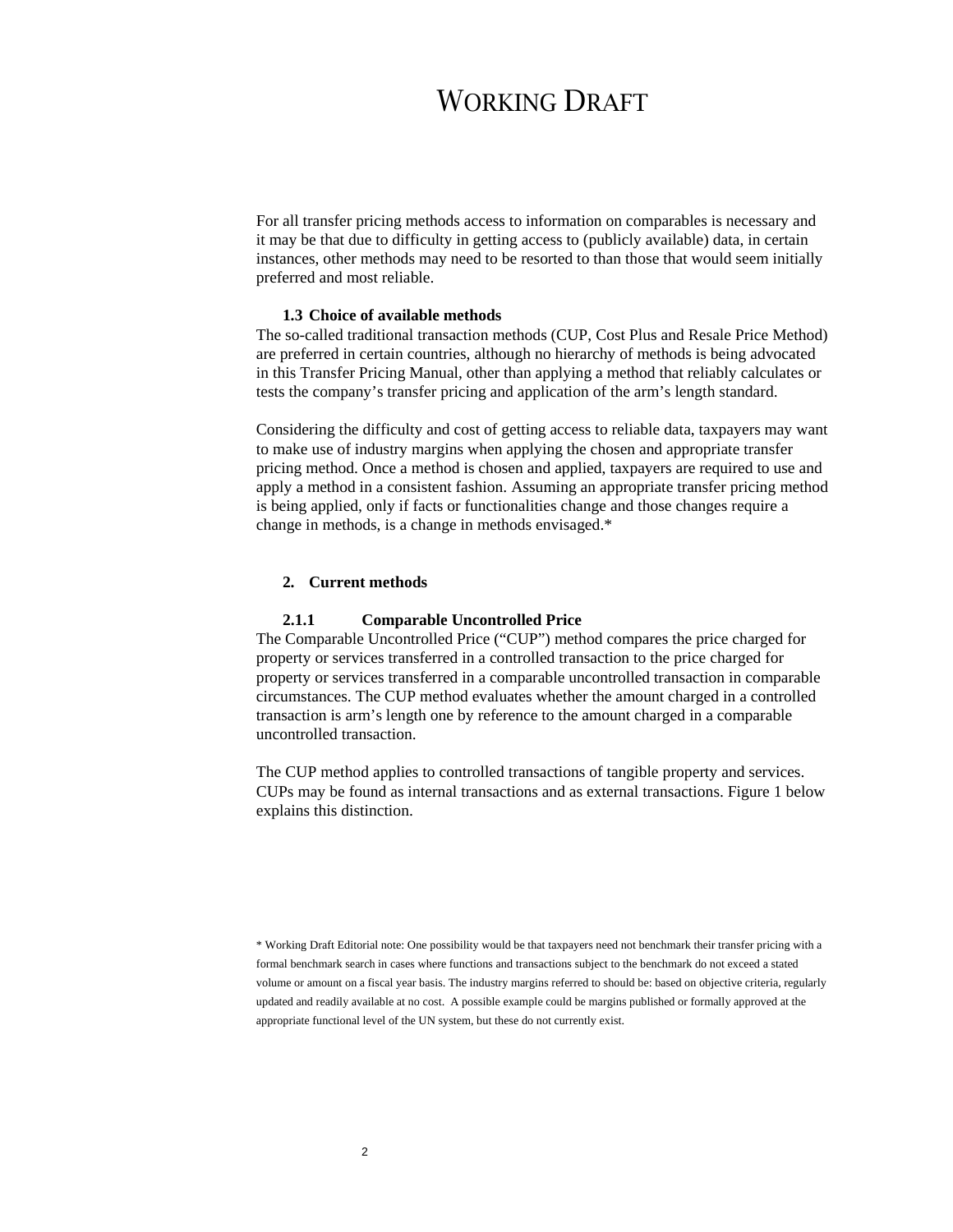

**Figure 1: Comparable Uncontrolled Price Method** 

The controlled transaction in this figure concerns the transfer of cars between Associated Enterprise 1, a car producer in country 1, and Associated Enterprise 2, a car importer in country 2, which resells the cars to car dealers in country 2. Associated Enterprise 1 is the parent company of Associated Enterprise 2.

In applying the CUP method to determine whether the price charged for cars transferred in this controlled transaction is arm's length reference can be made to:

- The price charged for cars transferred in a comparable uncontrolled transaction, if any, between Associated Enterprise 1 and Unrelated Party (i.e. transaction #1);
- The price charged for cars transferred in a comparable uncontrolled transaction, if any, between Associated Enterprise 2 and an unrelated party (i.e. transaction #2); and
- The price paid for cars transferred in a comparable uncontrolled transaction, if any, between Unrelated Party A and Unrelated Party B (i.e. transaction #3).

Comparable uncontrolled transactions similar to transaction #1 or #2 can be referred to as internal CUPs. Comparable uncontrolled transactions similar to transaction #3 are called external CUPs, because the uncontrolled transaction involves two parties, neither of which is one of the Associated Enterprises.

The application of the CUP method based on internal CUPs involves a detailed transactional comparison, whereby the controlled and uncontrolled transactions are compared based on five comparability factors. The details of these transactions (contractual terms, the risks incurred and functions performed, economic circumstances) are necessary to perform such a comparison. Usually such details are not available when other methods (Cost Plus, Resale Price Method etc.) are being applied. The latter are usually applied using a benchmarking analysis (a search for comparable companies in publically available databases).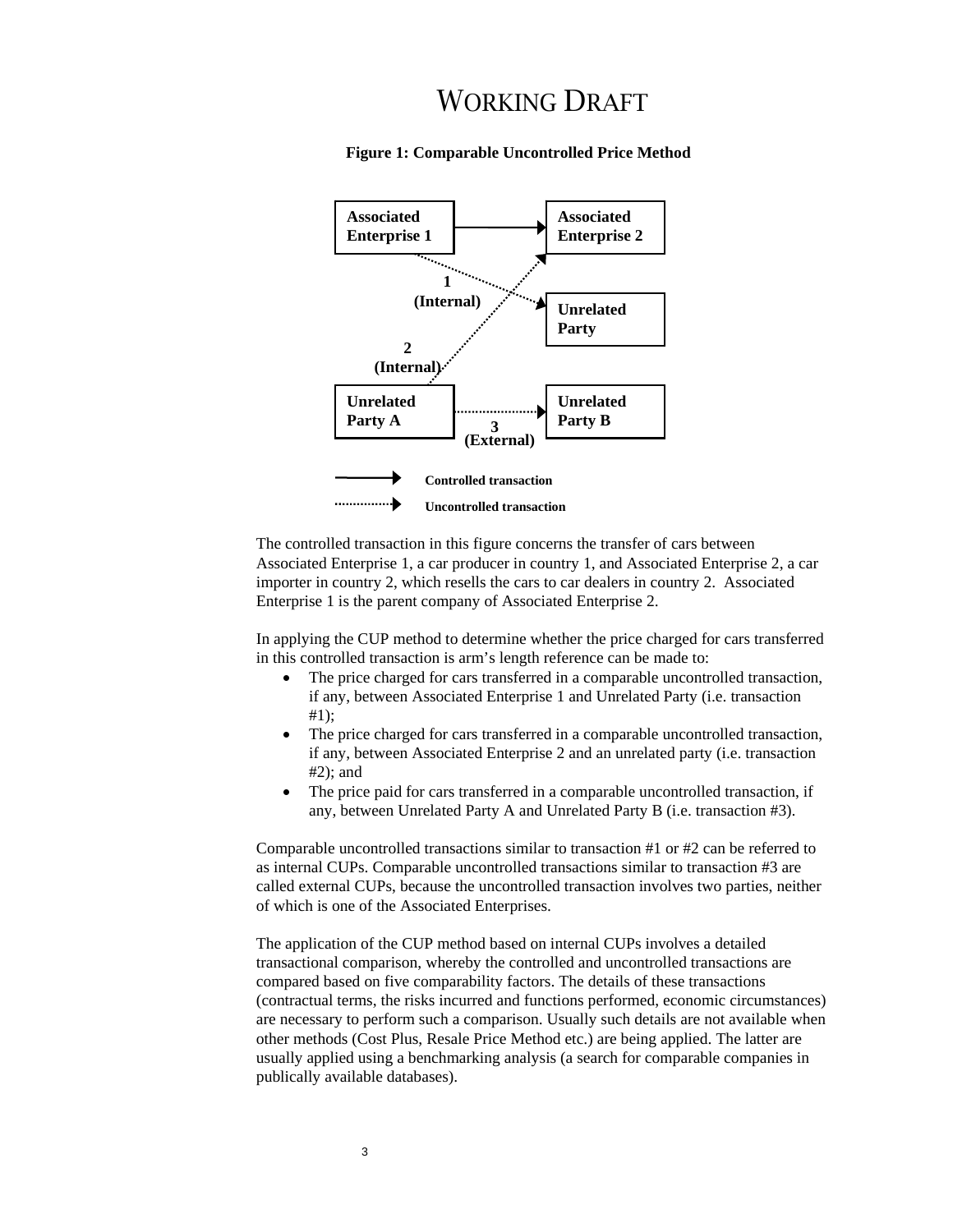### **2.1.2 Comparability**

When applying the CUP method, an uncontrolled transaction is considered comparable to a controlled transaction if:

- There are no differences in the transactions being compared that materially affect the price; or
- Reasonable adjustments can be performed to account for product differences that are material and cancel out their effects.

In performing the comparability analysis the controlled transactions and uncontrolled transactions should be compared based on the comparability factors mentioned earlier [as addressed in an earlier chapter]. In determining the degree of comparability between controlled transactions in Figure 1 and uncontrolled transaction #1, for example, the following factors should be taken into account: characteristics of property or services, functional analysis, contractual terms, economic circumstances and business strategies.

Product comparability should be closely examined in applying the CUP method. A price may be materially influenced by assumingly minor difference between the goods transferred in the controlled and uncontrolled transactions, although the functions performed and risks assumed (e.g. marketing and selling function) are similar so as to result in similar profit margins. The CUP method is appropriate especially in cases where an independent enterprise sells products similar to those sold in the controlled transaction. Reference is made to the Coffee case example below.

Although product comparability is important in applying the CUP method, the other comparability factors should not be disregarded. Contractual terms and economic conditions are also important comparability factors .

Technically, there are two types of CUPs: Close CUPs and inexact CUPs. These are the result of (unrelated party) transactions that are adjusted to take account of material differences: close CUPs and inexact CUPs.

Reliable adjustments may be possible for:

- difference regarding the source of the products: unbranded Kenyan versus unbranded Brazilian coffee beans;
- difference in delivery terms: for example, Associated Enterprise 1 in Figure 1 sells similar cars to Associated Enterprise 2 and an Unrelated Party. All relevant information on the controlled and uncontrolled transactions is available to Associated Enterprise 1, and hence it is probable that all material differences between the transactions can be recognized. It is assumed that the circumstances relating to the controlled and uncontrolled transactions are similar. The only material difference that could be identified between the transactions is that the price relating to the controlled transaction is a delivered price (i.e. including transportation and insurance), while the uncontrolled transaction # 1 is made f.o.b. Associated Enterprise 1's factory (i.e. free on board – with the buyer taking responsibility from then on). It is possible to perform reliable adjustments for this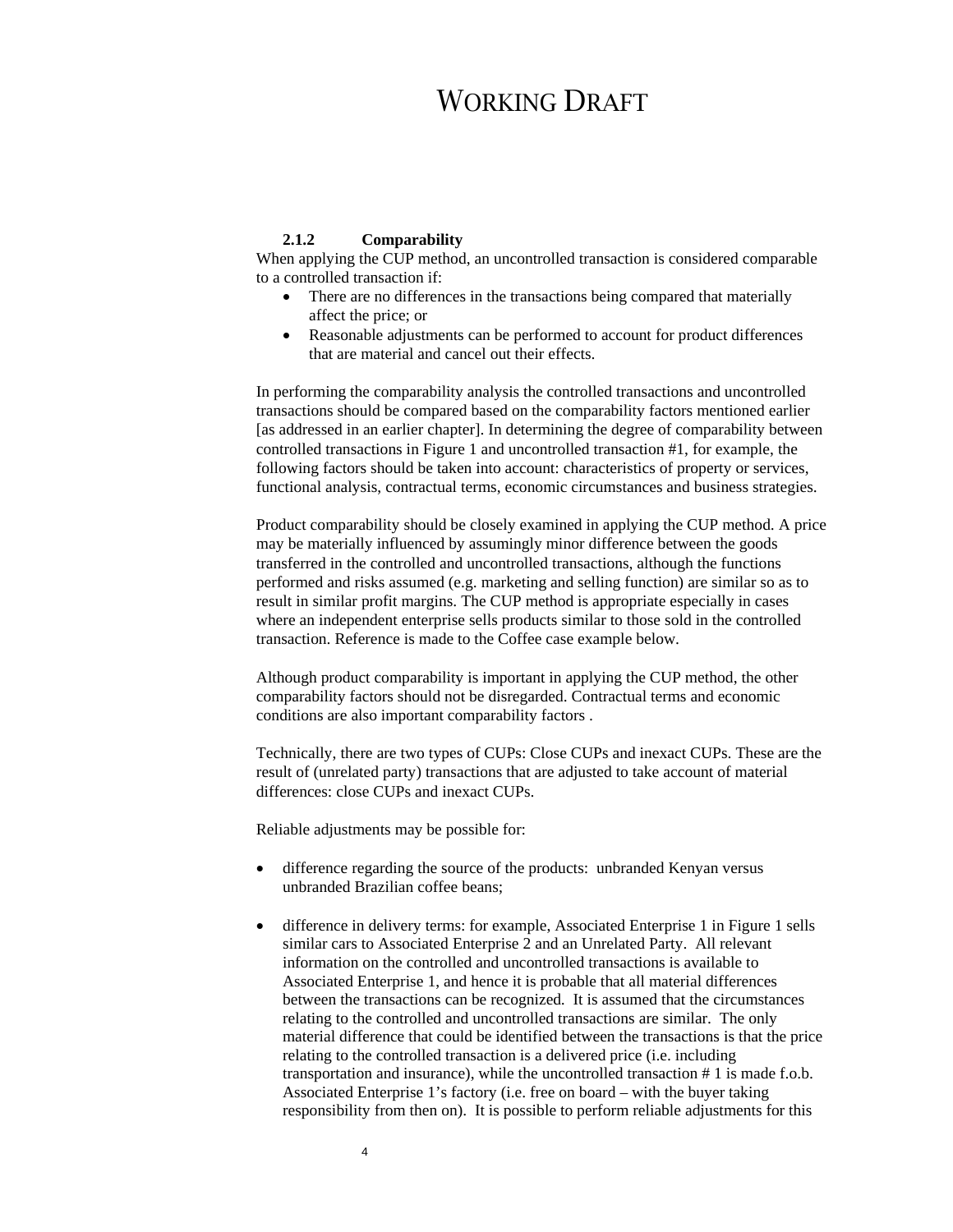difference. The uncontrolled price should then be adjusted for the difference in delivery terms to eliminate the effect of this difference on the price;

- volume discounts: for example, Associated Enterprise 1 sells 5000 cars to Associated Enterprise 2 for  $\epsilon$ 20,000 per car, while it sells 1000 similar cars to an Unrelated Party. It should be analyzed whether differences in volume have a material effect on price, and if so, how to perform adjustments by examining volume discounts in similar markets;
- minor product modifications: for example, the uncontrolled transactions to an Unrelated Party in Figure 3 involve cars on which minor product modifications have been made. However, the cars sold in the controlled transactions do not include these product modifications. If the minor product modifications have a material effect on price, then the uncontrolled price should be adjusted to take into account this difference in price.
- risk incurred, for example, Associated Enterprise 1 carries inventory risk related to sales by Associated Enterprise 2 and bad debt risk as regards customers of Associated Enterprise 2, whereas as between Associated Enterprise 1 and Unrelated Party, the Unrelated Party carries inventory risk and bad debt risk as regards its customers. It should now be analyzed and quantified what the effect of the risk allocation is before Associated Party 2's margins and Unrelated Party's margins can be considered comparable.

Reliable adjustment may not be possible for:

- trademark: for example, Associated Enterprise 1 in Figure 1 attaches its valuable trademark 'Ferrori' on the cars transferred in the controlled transaction, while uncontrolled transaction #1 concerns the transfer of cars without the trademark 'Ferrori'. It is known that the effect of the trademark on the price of the car is material. However, it will be difficult, if not impossible, to perform an adjustment to account for the trademark 'Ferrori', an intangible property that is unique. As reliable adjustments cannot be made to account for this material product difference, the CUP method may not be the appropriate method in such a case;
- effects of geographical differences: for example, Associated Enterprise 1 sells cars to Associated Enterprise 2 located in South Africa, while an Unrelated Party to which it also sells the same cars is located in Egypt. The only material difference that could be identified between the controlled and uncontrolled transactions concerns the geographical difference. To perform adjustments to account for this difference one should consider, for example, differences in inflation rates between South Africa and Egypt, the competition in the two countries and governmental regulations; and
- major product differences. If reliable adjustments cannot be performed to account for product differences that are material, then the CUP method will not lead to a reliable measure of an arm's length result.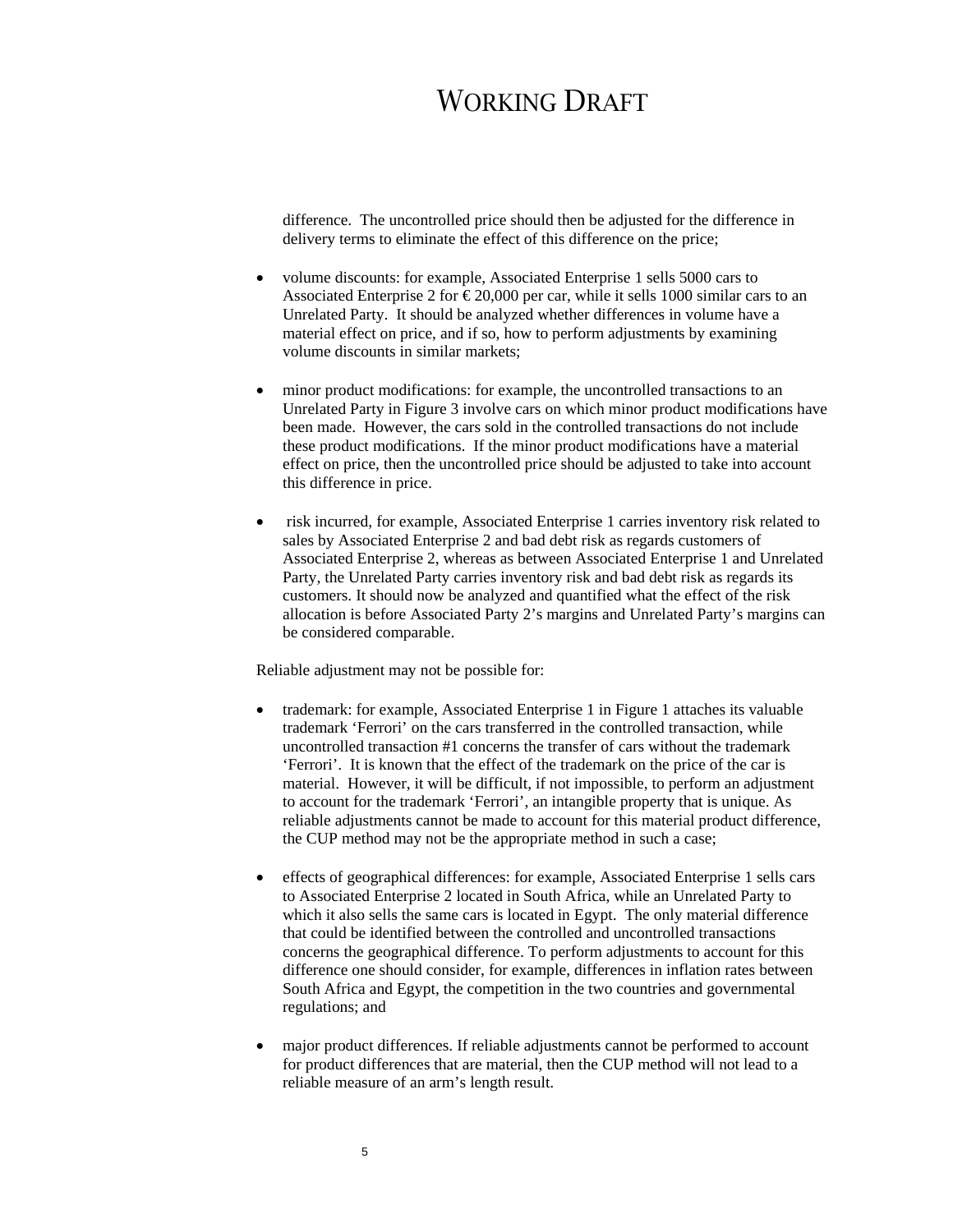Difficulties resulting from performing reasonably accurate adjustments to remove the effect of material differences on prices should not automatically prevent the use of the CUP method. The CUP method should instead be complemented by other methods and one should try very hard to perform reliable adjustments.

If reliable adjustments cannot be performed, the reliability of the CUP method is decreased. Another transfer pricing method may then be used in combination with the CUP method or considered instead of the CUP method.

### **2.1.3 Strengths and Weaknesses**

The strengths of the CUP method include:

- it is not a one-sided analysis as the price is arrived at between two parties to the transaction; and
- avoiding the issue of which of the related parties involved in the controlled transaction should be the tested party for transfer pricing purposes. This issue arises if the other two traditional transaction methods are applied.<sup>1</sup> These methods determine a transfer price based on the perspective of the tested party in the analysis. For example, if the resale price method is used, the related party sales company is the tested party in the transfer pricing analysis. However, if the cost plus method is used, the related party manufacturer will be the tested party. The resulting transfer prices based on these two methods will probably differ from each other; and
- it involves a detailed transactional comparison.

The weaknesses of the CUP method include:

- it will very often be hard to find closely comparable uncontrolled transactions as strict comparability standard is required particularly with respect to product comparibility; and
- external CUPs are difficult to find in practice.

### **2.1.4 When to use the CUP Method?**

In cases where comparable uncontrolled transactions can be found, the CUP method is a direct and sound method to determine whether the conditions of commercial and financial relations between associated enterprises are at arm's length. This implies that when examining a transfer pricing issue the analysis should start with the application of the CUP method. That is, one should always consider starting with locating possible internal CUPs and external CUPs. A standard question that should be asked in any analysis is whether one of the associated enterprises involved is engaged in transactions with independent enterprises. In our example of Figure 1 above, the question is whether Associated Enterprise 1 sells comparable cars to an Unrelated Party. Furthermore, does Associated Enterprise 2 purchase comparable cars from an unrelated car manufacturer. If the answer is yes to any one of these questions, then the next step in the analysis is to

 $\overline{a}$ 

 $<sup>1</sup>$  Also, if the transactional net margin method is used or the comparable profits method.</sup>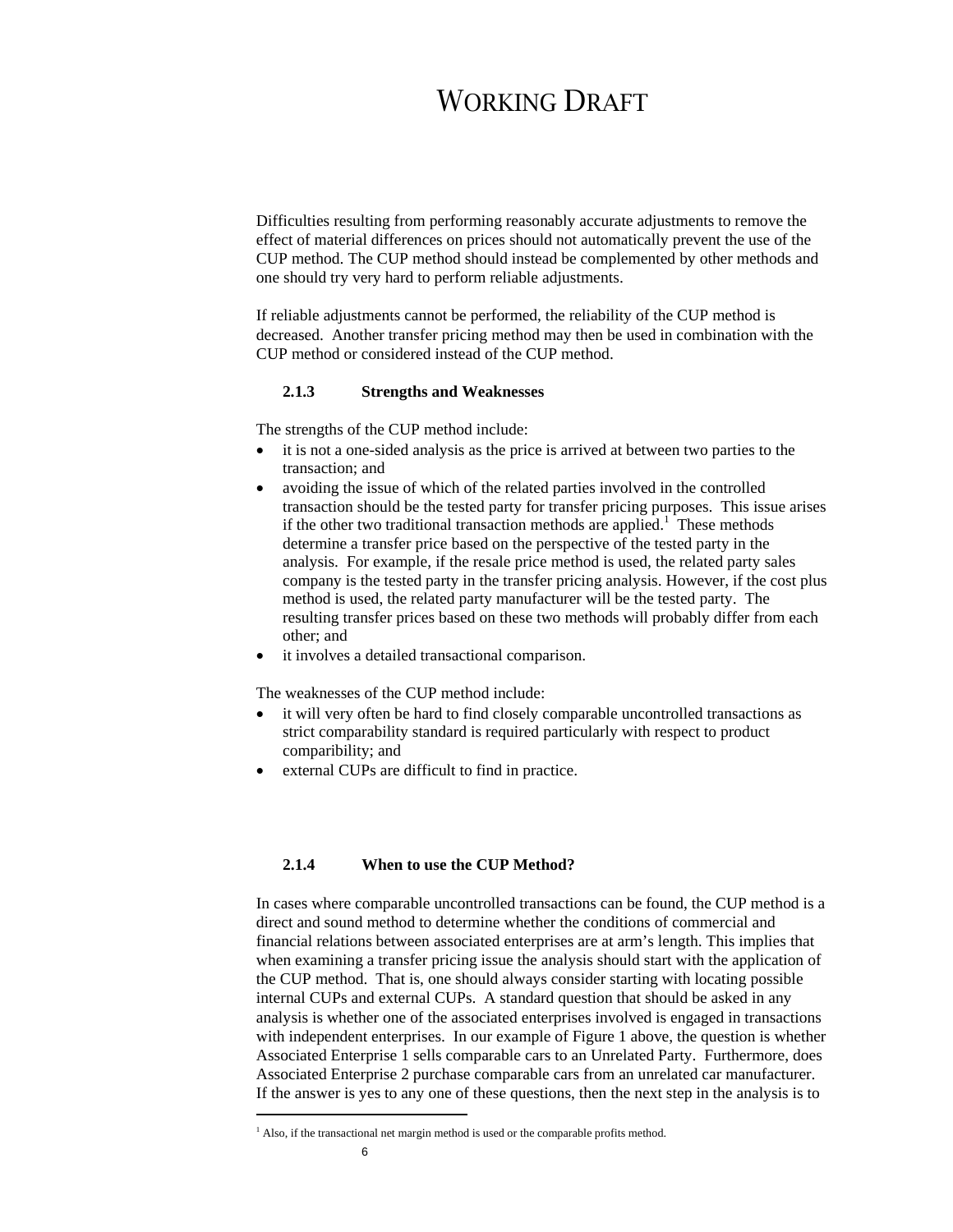determine the degree of comparability between the controlled and uncontrolled transactions based on the comparability factors. If no internal CUPs can be found, then one should try to locate external CUPs. Data on external CUPs will be hard to find in practice, maybe only when the transactions involve a homogeneous product or service. However, the Guidelines indicate that one should strive to make it possible that the CUP method can be applied possibly in combination with another transfer pricing method.

Based on experience, the CUP method will be most useful in the following situations:

- one of the associated enterprises involved is engaged in comparable uncontrolled transactions with an independent enterprise (i.e. an internal CUP is available). In such a case, all relevant information on the uncontrolled transactions is available and it is therefore probable that all material differences between controlled and uncontrolled transactions will be identified;
- the transactions involve commodity type products in which product differences are negligible; and
- the interest rate charged for an intercompany loan.

If the CUP method cannot be applied, the next methods available under the Guidelines are two other traditional transactions methods: the resale price method and the cost plus method.

### **2.1.5 Case Examples [***to be inserted***]**

#### **2.2.1 Resale Price Method**

The resale price method is one of the traditional transaction methods that can be used to apply the arm's length principle. The resale price method focuses on the related sales company which performs marketing and selling functions as the tested party in the transfer pricing analysis.



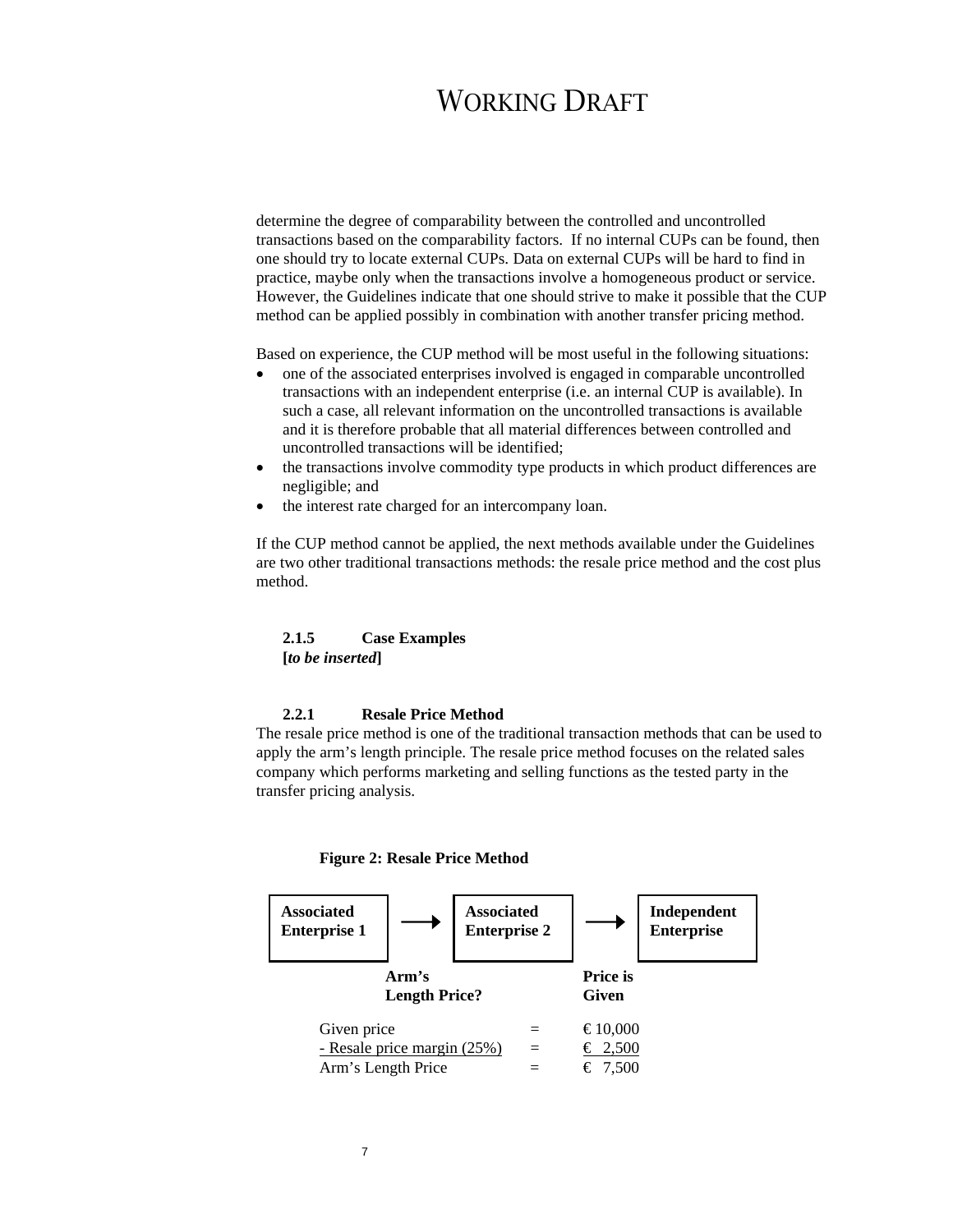### **2.2.2 Mechanism of Resale Price Method**

The mechanism of the resale price method reduces the price of a product that the related sales company (i.e. Associated Enterprise 2 in Figure 2) charges to an unrelated customer (i.e. the resale price) with an arm's length gross margin, which the sales company uses to cover its selling, general and administrative (SG&A) expenses, and still make an appropriate profit, taking into account the functions performed and risks incurred. The remainder is regarded as an arm's length transfer price for the intercompany transactions between the sales company (i.e. Associated Enterprise 2) and a related company<sup>2</sup> (i.e. Associated Enterprise 1).

Under the resale price method, the starting point of the internal price setting procedure is the sales company.

The formula for the transfer price in intercompany transactions of products is as follows:

 $TP = RSP x (1-GPM),$ 

where:

- TP = the Transfer Price of a product sold between a sales company and a related company;
- RSP = the Resale Price at which a product is sold by a sales company to unrelated customers; and
- GPM = the Gross Profit Margin that a specific sales company should earn, defined as the ratio of gross profit to net sales. Gross profit is defined as Net Sales minus Cost of Goods Sold.

As an example, let us assume that the resale price in Figure 2 is  $\text{\textsterling}10,000$ . This means that Associated Enterprise 2 resells the car to the Independent Enterprise for  $\text{\textsterling}10,000$ . Assume that an arm's length gross profit margin that Associated Enterprise 2 should earn is 25 %. Associated Enterprise 2 should cover its SG&A expenses and make an appropriate profit with this 25% gross margin. The resulting transfer price between Associated Enterprise 1 and Associated Enterprise 2 (i.e. the cost of goods sold of Associated Enterprise 2) is €7,500 (i.e. €10,000 x (1-0.25).

If the sales company acts as a sales agent that does not take title to the goods, it is possible to use the commission earned by the sales agent represented as a percentage of the uncontrolled sales price of the goods concerned as the comparable gross profit margin. The resale price margin for a reseller performing a general brokerage business should be established considering whether it is acting as an agent or a principal.

### **2.2.3 Arm's Length Gross Profit Margin**

The financial ratio analysed under the resale price method is the gross profit margin, which is defined as the gross profit to net sales ratio of the sales company.

 $\overline{a}$ 

<sup>&</sup>lt;sup>2</sup> Usually a manufacturing company owning valuable patents or the principal in a commissionaire arrangement.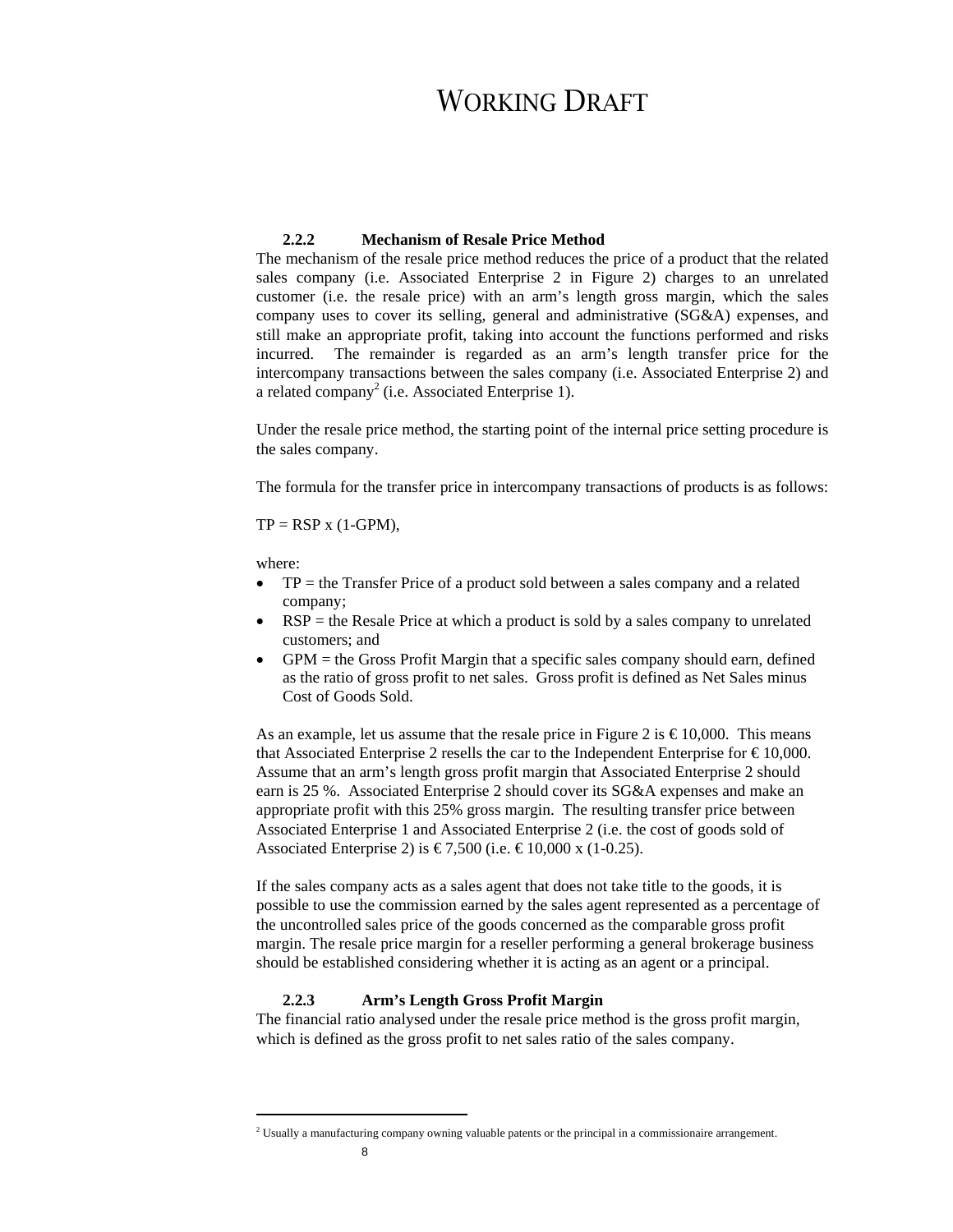As discussed above, gross profit equals net sales -/- cost of goods sold of a sales company. The net sales of a sales company concern the sales revenue obtained by selling products to unrelated customers, while the cost of goods sold includes the transfer price paid to the related manufacturer. For a distribution company, cost of goods sold represents the cost of purchasing the goods sold.

Accounting consistency is important in applying the resale price method. Gross profit margins will not be comparable if accounting principles differ between the controlled transaction and the uncontrolled transaction. For example, the comparable distributors may differ from the related sales company in reporting certain costs (e.g., discounts, transportation costs, insurance and costs of performing the warranty function) as operating expenses or as cost of goods sold. Differences in inventory valuation methods will also affect the gross margins. It is thus important that the analysis does not compare "apples with bananas" but rather, "apples with apples". Therefore, appropriate adjustments should be performed to the data used in computing the gross margin to make sure that 'similar' gross margins are compared.

### **2.2.4 Transactional comparison versus functional comparison**

The arm's length (range of) gross profit margin to be earned by the sales company in the controlled transaction is determined in the following two ways:

- transactional comparison: the gross profit margin that Associated Enterprise 2 earns when reselling cars purchased from an independent manufacturer in comparable uncontrolled transaction. This uncontrolled transaction should initially have been rejected as an internal CUP; and
- functional comparison: the gross profit margins earned by independent companies in comparable uncontrolled transactions performing functions and incurring risks comparable to the functions performed and risks incurred by Associated Enterprise 2. Functional comparison thus involves a search for comparable distribution companies.

In practice the application of the resale price method is often based on a functional comparison. The benchmarking analysis under functional comparison is performed using publicly available databases.†

Based on the benchmarking and financial analyses, an arm's length range of gross margins earned by comparable independent distributors is established and fall between x% and y %. If the gross margin earned by Associated Enterprise 2 is within this range, then its transfer price will be considered arm's length.

† Working Draft Editorial note: As noted above, one possibility would be that taxpayers need not benchmark their transfer pricing with a formal benchmark search in cases where functions and transactions subject to the benchmark do not exceed a stated volume or amount on a fiscal year basis. The industry margins referred to should be: based on objective criteria, regularly updated and readily available at no cost. A possible example could be margins published or formally approved at the appropriate functional level of the UN system, but these do not currently exist.

.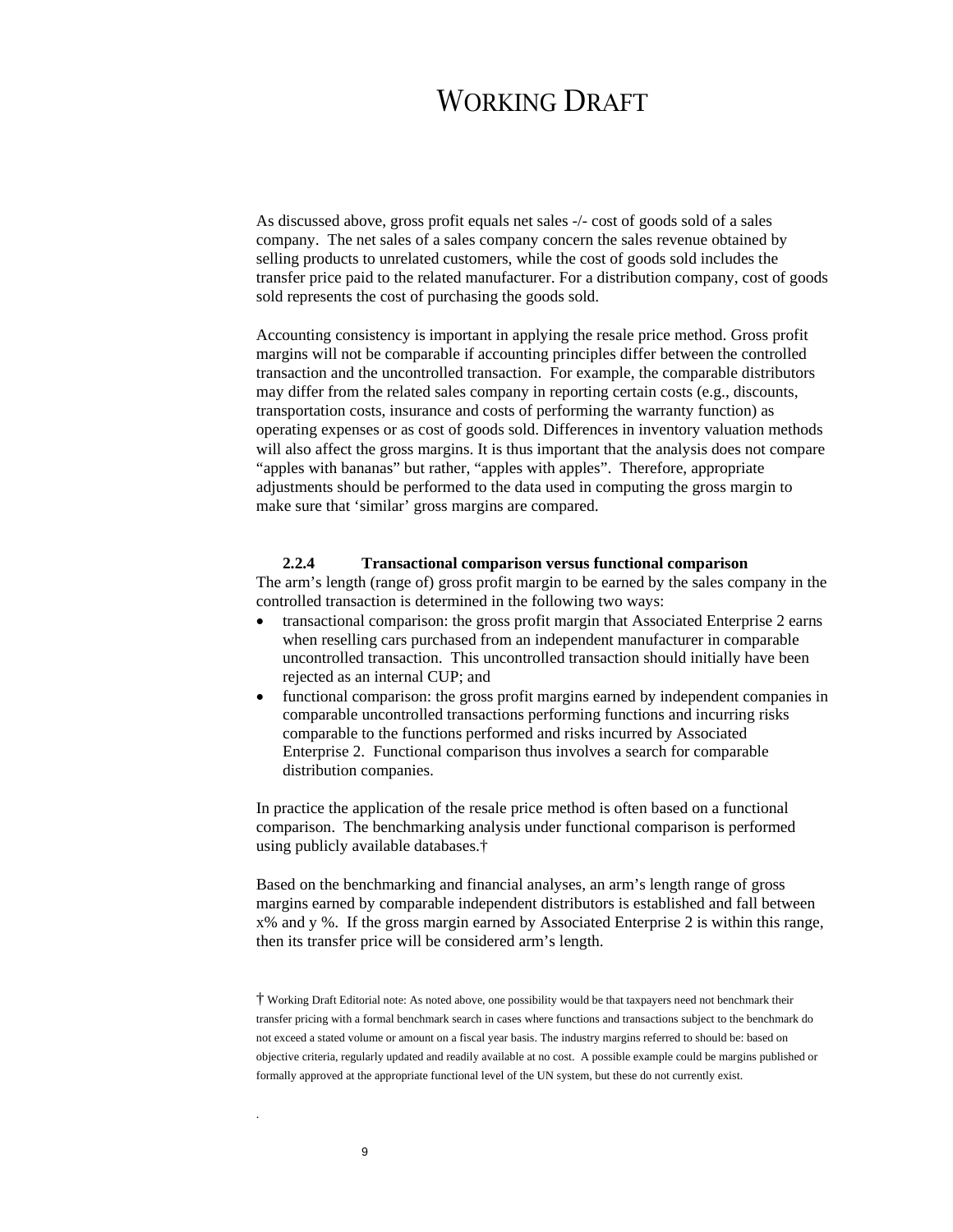### **2.2.5 Comparability**

In applying the resale price method, an uncontrolled transaction is considered comparable to a controlled transaction if:

- there are no differences between the transactions being compared that materially affect the gross margin; or
- reasonably accurate adjustments can be performed to eliminate the effect of such differences.

Under the resale price method, functional comparability is important, while product comparability is less important. Product differences are less critical for the resale price method than for the CUP method, because it is less probable that small product differences have a material effect on profit margins than on price. One would expect a similar level of compensation for performing similar functions across different activities.

The OECD Guidelines present an example where the compensation for a distribution company should be the same whether it sells toasters or blenders, because the functions performed (including risks incurred and assets used) are similar for the two activities. The price of a toaster will, however, differ from the price of a blender, as the two products are not close substitutes. Although product comparability is less important under the resale price method, it still applies that closer product similarity will lead to better results of the transfer pricing analysis. In this respect, product comparability will become more important when the transaction involves a unique intangible property. This means that it is not necessary to conduct a resale price analysis for each individual product line distributed by the sales company. Instead, the resale price method is generally not applied on specific product lines, but rather used to define the gross margin a sales company should earn over its full range of products.

As the gross profit margin remunerates a sales company for performing marketing and selling functions, the resale price method especially depends on comparability regarding functions performed, taking into account assets used and risks assumed. The resale price method thus focuses on functional comparability. A similar level of compensation is expected for performing similar functions across different activities. If there are material differences that affect the gross margins earned in the controlled and the uncontrolled transactions, adjustments should be made to account for such differences. Adjustments should be performed on the gross profit margins of the uncontrolled transactions. The operating expenses in connection with the functions performed and risks incurred should be taken into account in this respect as differences in functions performed are frequently conveyed in operating expenses.

The following factors may be considered in determining whether an uncontrolled transaction is comparable to the controlled transaction for purposes of applying the resale price method:

The reliability of the resale price method can be influenced by factors that have less effect on price. These factors include cost structures (e.g., the age of plant and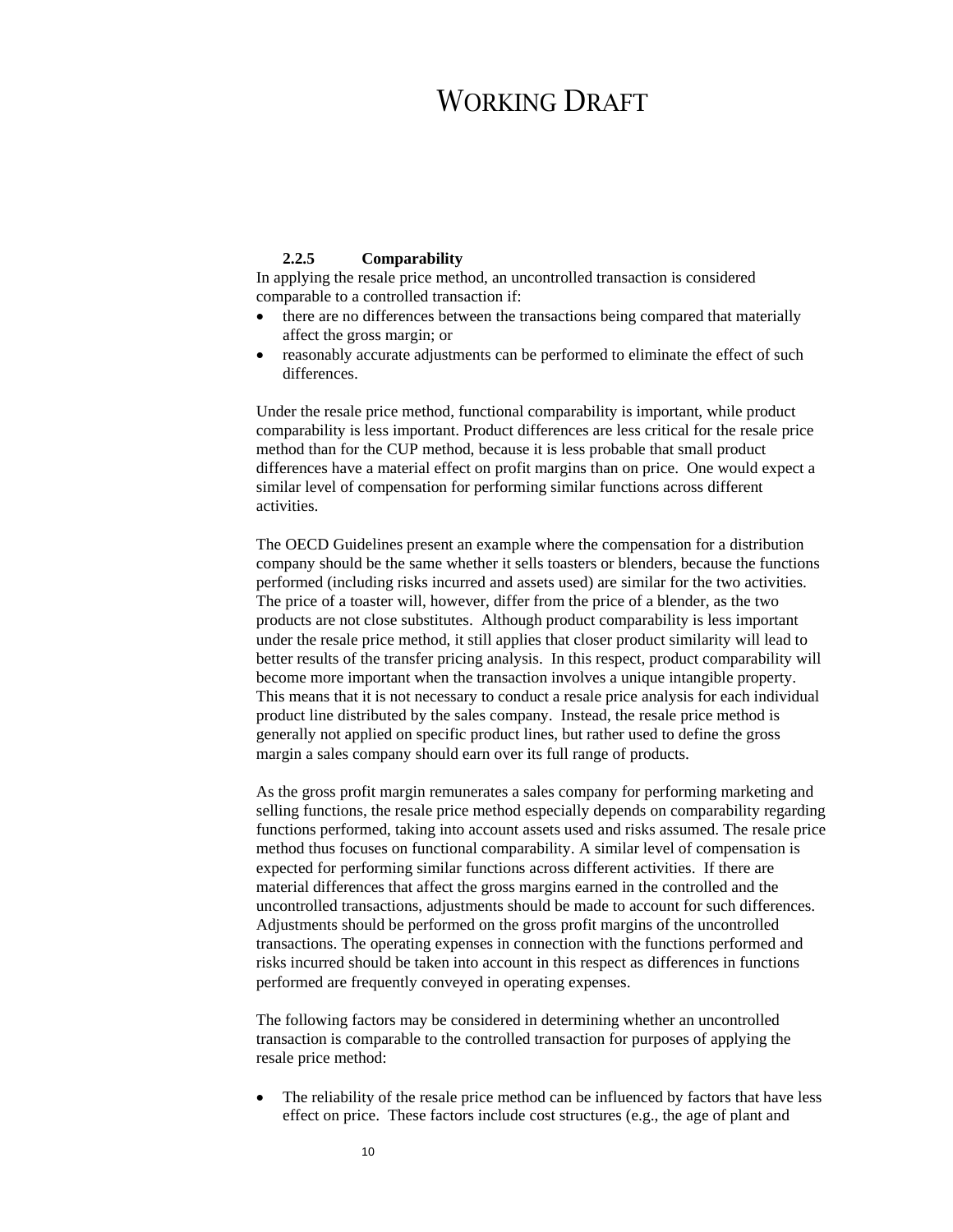equipment), business experience (e.g., start-up phase or mature business), or management efficiency.

- A resale price margin requires particular attention in case the reseller adds substantially to the value of the product (e.g., by assisting considerably in the creation or maintenance of intangible property related to the product (e.g., trademarks or tradenames) and goods are further processed into a more complicated product by the reseller before resale).
- The amount of the resale price margin will be affected by the level of activities performed by the reseller. For example, the distribution services provided by a reseller acting as a sales agent will be less extensive than those provided by a reseller acting as a buy-sell distributor. The buy-sell distributor will obviously obtain a higher compensation than the sales agent.
- If the reseller performs a significant commercial activity besides the resale activity itself, or if it employs valuable and unique assets in its activities (e.g., valuable marketing intangibles of the reseller), it may earn a higher gross profit margin.
- In case there is a set of transactions in which goods are distributed through an intermediate company, tax administrations may not only analyse the price of goods that are bought from the intermediate company, but also the price paid by the intermediary company to its own supplier and the functions performed by the intermediate company, if that information is available.
- The comparability analysis should take into account whether the reseller has the exclusive right to resell the goods, because exclusive rights may affect the resale price margin.
- The analysis should consider differences in accounting practices between the controlled and uncontrolled transactions that materially affect the resale price margin.
- The reliability of the analysis will be affected by differences in the value of the products distributed, for example, as a result of a valuable trademark.

In practice, operating expense adjustments are often performed on the unadjusted gross profit margins of uncontrolled transactions to account for differences in functions performed and the level of activities performed between the related party distributor and the comparable distribution companies. Since these differences are often reflected in variation of the operating expenses, adjustments with respect to differences in the SG&A expenses to sales ratio as a result of differences in functions and level of activities performed may be required.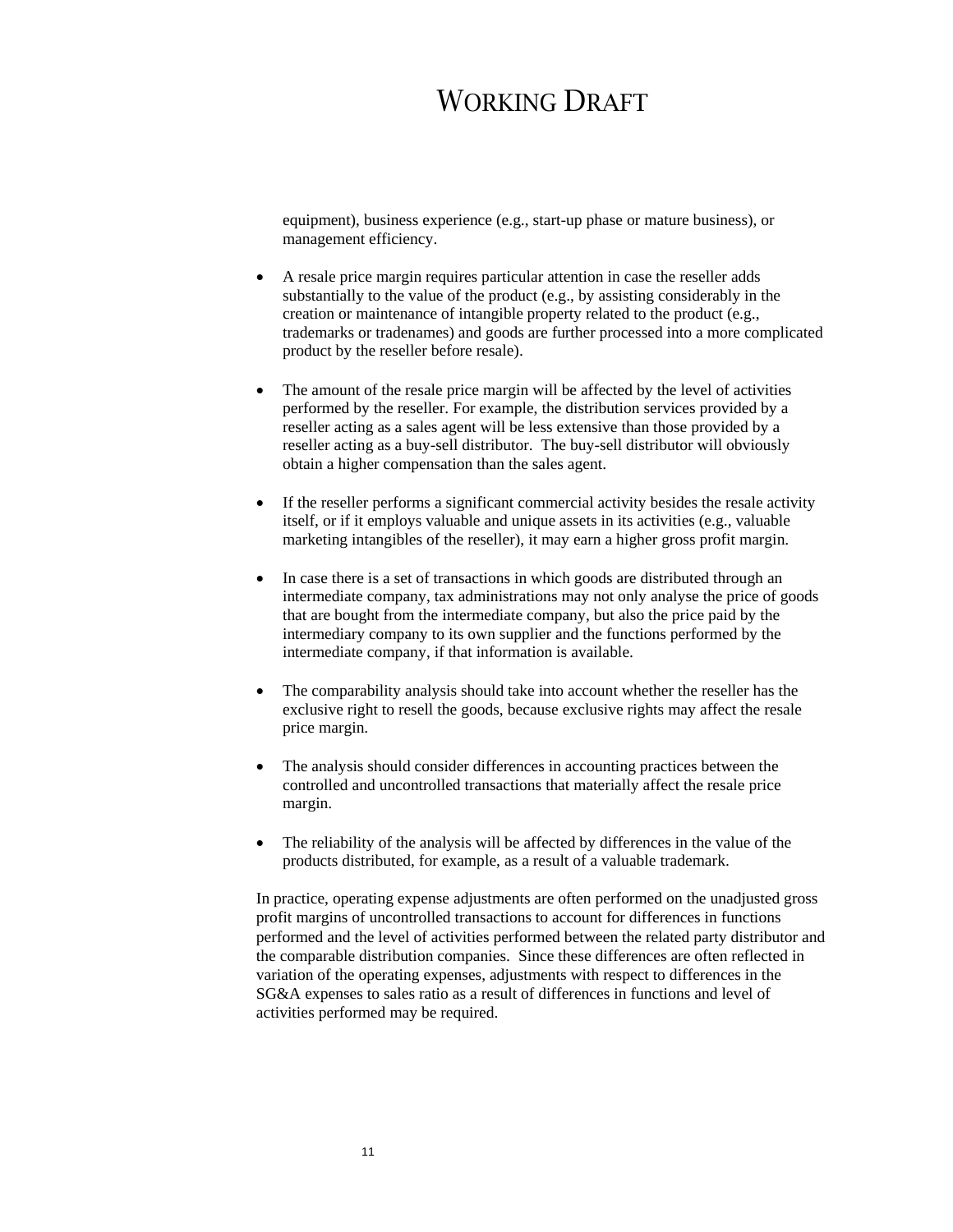### **2.2.6 Strengths and Weaknesses**

The strengths of the resale price method include:

- it is based on the resale price, a market price, and thus represents a demand driven method;
- it can be used without forcing distributors to make unrealistic profits. The distributor should earn an arm's length gross profit margin, however, it can make operating losses due to high selling expenses caused by strategies such as a market penetration strategy;
- the application of the transactional net margin method, which analyses a financial ratio based on operating profits, will generally result in an arm's length range of positive operating profits. The tested party in the analysis should then also earn a positive operating profit within the range. However, the resale price method does not necessarily result in positive operating profits to be earned by the tested party. As a result it can be seen as more realistic.

The weaknesses of the resale price method include:

- it is a one-sided analysis, as its focus is on the related sales company as the tested party in the transfer pricing analysis. It is possible that the arm's length gross profit margin and hence transfer price, which is based on a benchmarking analysis, can lead to an extreme result (i.e. loss-making) for the related supplier of the sales company; and
- the data on gross margins may not be comparable due to accounting inconsistencies.

### **2.2.7 When to use the Resale Price Method?**

If comparable uncontrolled transactions can be identified, the CUP method is the most direct and sound method to apply the arm's length principle. If the CUP method cannot be applied, however, the next two traditional transaction methods to consider are the cost plus method and the resale price method.

The resale price method is normally used in cases which involve the purchase and resale of tangible property in which the reseller does not add substantial value to the tangible goods by physically modifying the products before resale or in which the reseller contributes substantially to the creation or maintenance of intangible property. The resale price method is thus typically applied to 'marketing operations'.

In a typical intercompany transaction involving a fully-fledged manufacturer owning valuable patents or other intangible properties and affiliated sales companies which purchase and resell the products to unrelated customers, the resale price method is a method to use if the CUP method is not applicable and the sales companies do not own valuable intangible properties.

Consider the example of Figure 2. Assume that Associated Enterprise 1 owns valuable patents to manufacture the cars and a valuable trade name. Associated Enterprise 2 purchases the cars from Associated Enterprise 1 and resells the cars to unrelated dealers in the local country. In such a case, the resale price method will be selected to determine an arm's length transfer price between Associated Enterprise 1 and Associated Enterprise 2 if the CUP method cannot be applied. The cost plus method will not be selected, because the fully-fledged manufacturer (i.e. Associated Enterprise 1)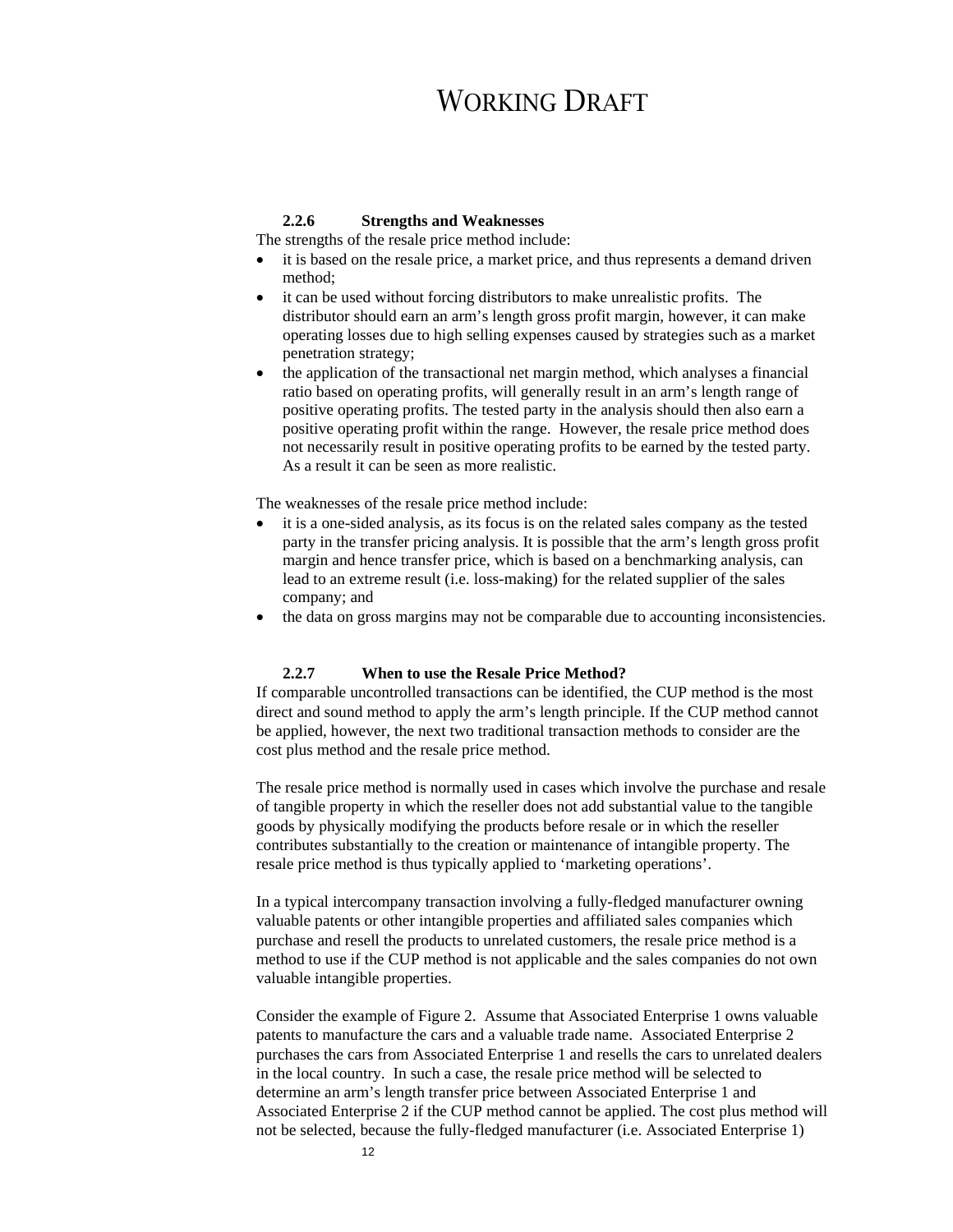owns valuable intangibles, performs R&D activities and generally has operations that are more complex than those of the sales company (i.e. Associated Enterprise 2), the results obtained from applying the cost plus method will not be as reliable as the results obtained from applying the resale price method that uses the sales company as the tested party. It will be very difficult, if not impossible, to identify manufacturers comparable to Associated Enterprise 1 owning comparable intangible properties when applying the cost plus method. The resale price method will establish the transfer price by reference to the resale or gross margins (gross profit/net sales) earned by third party resellers (assuming that internal comparison is not possible) and compares them to the gross margin earned by Associated Enterprise 2 on the cars purchased from related parties.

The resale price method is also typically applied in a commissionaire / commission agent structure involving a principal and related commissionaires / commission agents. In this case, the resale price method will establish an arm's length commission to be earned by the commissionaires / commission agents.

#### **2.2.8 Case Examples**

**[***to be inserted***]** 

### **2.3.1 Cost Plus Method**

In a controlled transaction involving tangible property, the cost plus method focuses on the related manufacturing company as the tested party in the transfer pricing analysis. The cost plus method may also be used in the case of services rendered.

The cost plus method 'begins with the costs incurred by the supplier of property (or services) in a controlled transaction for property transferred or services provided to a related purchaser. An appropriate cost plus mark up is then added to this cost, to make an appropriate profit in light of the functions performed and market conditions.

The cost plus method is used to analyse transfer pricing issues involving tangible property or services both under the OECD Guidelines and the US transfer pricing regulations. It is most useful where it is applied to manufacturing or assembling activities. The cost plus method focuses on the related party manufacturer or service provider as the tested party in the transfer pricing analysis. The method evaluates the arm's-length nature of an intercompany charge by reference to the gross profit mark up on costs incurred by suppliers of property (or services) for tangible property transferred (or services provided). It compares the gross profit mark up earned by the tested party for manufacturing the product or for providing the service to the gross profit mark-ups earned by comparable companies.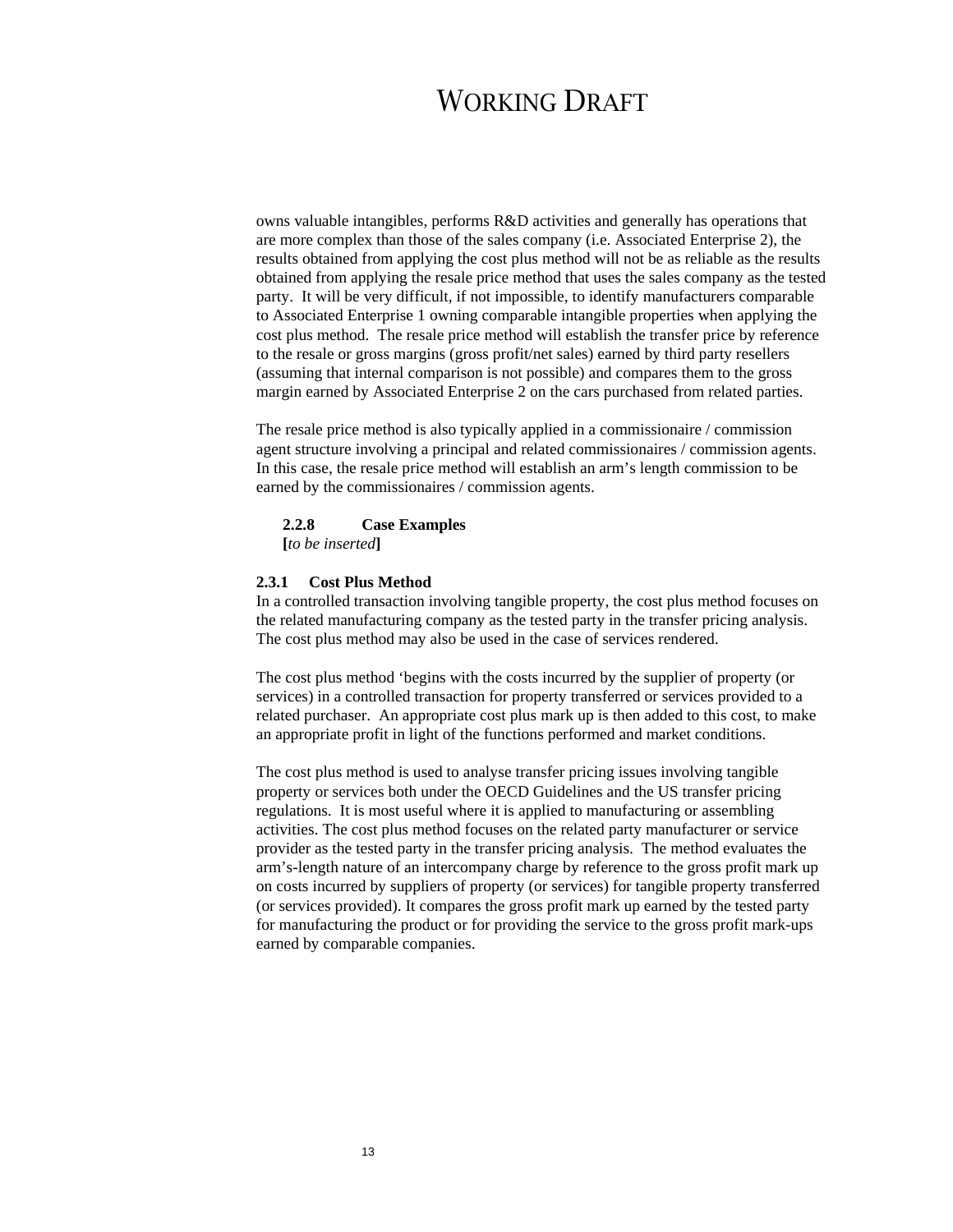### **Figure 3: Cost Plus Method**



Figure 3 explains this further. Associated Enterprise 1, a car manufacturer in country 1, manufactures under contract for Associated Enterprise 2. Associated Enterprise 2 will instruct Associated Enterprise 1 about the quantity and quality of the cars to be manufactured. Associated Enterprise 1 will have guaranteed sales to Associated Enterprise 2 and will face little risk. If the CUP method cannot be applied, then the resale price method and the cost plus method are the next methods to be considered. Because Associated Enterprise 1 is less complex in terms of functions and risks in comparison with Associated Enterprise 2, the analysis would focus on Associated Enterprise 1 as the tested party. Since Associated Enterprise 1 can be regarded as (a simple) manufacturer, the cost plus method is the best method of analysis in subject case. The cost plus method analyses whether the gross profit mark-up earned by Associated Enterprise 1 is arm's length or not. The cost plus method thus does not directly test whether the transfer price is arm's length by comparing prices. As such, it is an *indirect method* compared to the CUP method.

### **2.3.2 Mechanism of the Cost Plus Method**

Under the cost plus method, an arm's-length price equals the controlled party's cost of producing the tangible property plus an appropriate gross profit mark-up, defined as the ratio of gross profit to cost of goods sold (excluding operating expenses) for a comparable uncontrolled transaction.

The formula for the transfer price in intercompany transactions of products is as follows:

 $TP = \text{COGS} \times (1 + \text{cost plus mark-up}),$ where:

- $TP =$  the Transfer Price of a product sold between a manufacturing company and a related company;
- $\bullet$  COGS = the cost of goods sold of the manufacturing company
- Cost plus mark-up = gross profit mark-up defined as the ratio of gross profit to cost of goods sold. Gross profit is defined as sales minus cost of goods sold.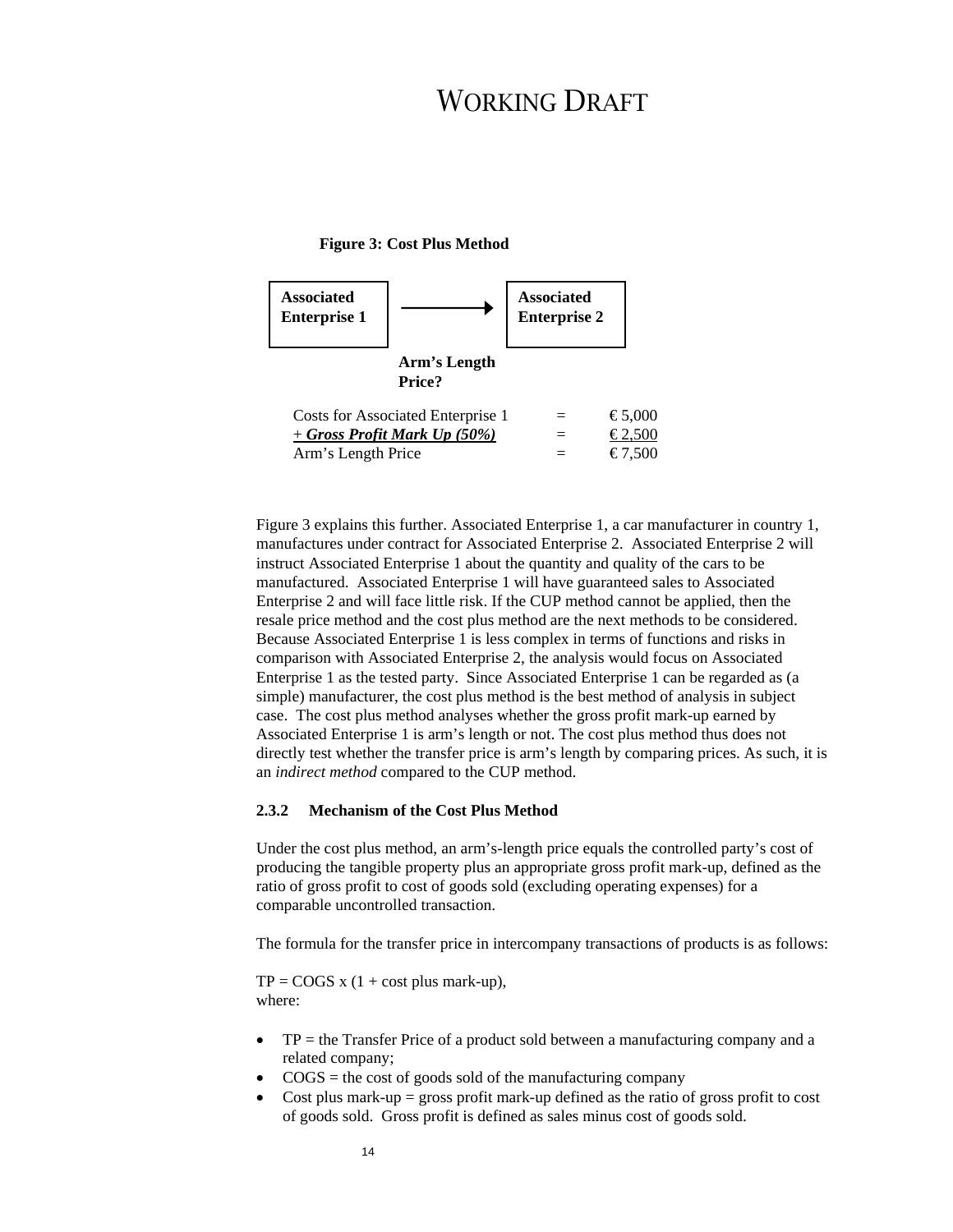As an example, let us assume that the COGS in Figure 3 is  $\epsilon$ 5,000. Assume that an arm's length gross profit mark-up that Associated Enterprise 1 should earn is 50 %. The resulting transfer price between Associated Enterprise 1 and Associated Enterprise 2 is €7,500 (i.e. €5,000 x (1 + 0.50)).

### **2.3.3 Arm's Length Gross Profit Mark-up**

The financial ratio considered under the cost plus method is the gross profit mark-up, which is defined as the gross profit to cost of goods sold ratio of a manufacturing company.

As discussed above, gross profit equals net sales -/- cost of goods sold of a sales company. For a manufacturing company, cost of goods sold show the cost of producing the goods sold. It includes direct labour, direct material and factory overheads associated with production.

Gross profit mark-ups will not be comparable if accounting principles differ between the controlled transaction and the uncontrolled transaction. Gross profit mark-ups should therefore be calculated uniformly between the tested party and the comparable companies. For example, the comparable manufacturers may differ from the related party manufacturer in reporting certain costs (e.g., costs of R&D) as operating expenses or as cost of goods sold. Differences in inventory valuation methods will also affect the computation of the gross profit mark-up. Appropriate adjustments should therefore be performed to ensure that gross profit mark-up is calculated in a consistent way.

The costs and expenses of a company normally consist of the following three groups: direct cost of producing a product or service (e.g., cost of raw materials), indirect costs of production (e.g., costs of a repair department that services equipment used to manufacture different products), and operating expenses (e.g., SG&A expenses). The cost plus method considers a profit margin that is calculated after direct and indirect costs of production have been subtracted. A net margin analysis also considers operating expenses. Due to differences between countries, the boundaries of the three groups of costs and expenses are not clear-cut in each and every case In a situation in which it is necessary to consider certain operating expenses to obtain consistency and comparability, the cost plus method of analysis comes close to a net margin analysis instead of a gross margin analysis.

For example, assume that Associated Enterprise 1, the car manufacturer which manufactures the cars under contract for Associated Enterprise 2, earns a gross profit mark-up of 15 percent on its cost of goods sold and classifies SG&A expenses as operating expenses that are not part of cost of goods sold. Four comparable independent manufacturers are identified which earn gross profit mark-ups between 10 to 15 percent. However, these comparable companies account for SG&A expenses as cost of goods sold. The unadjusted gross profit mark-ups of these comparables are thus not calculated similar to the gross profit mark-up of Associated Enterprise 1. Adjustments should be made on the gross profit mark-ups of the uncontrolled transactions for purposes of accounting consistency.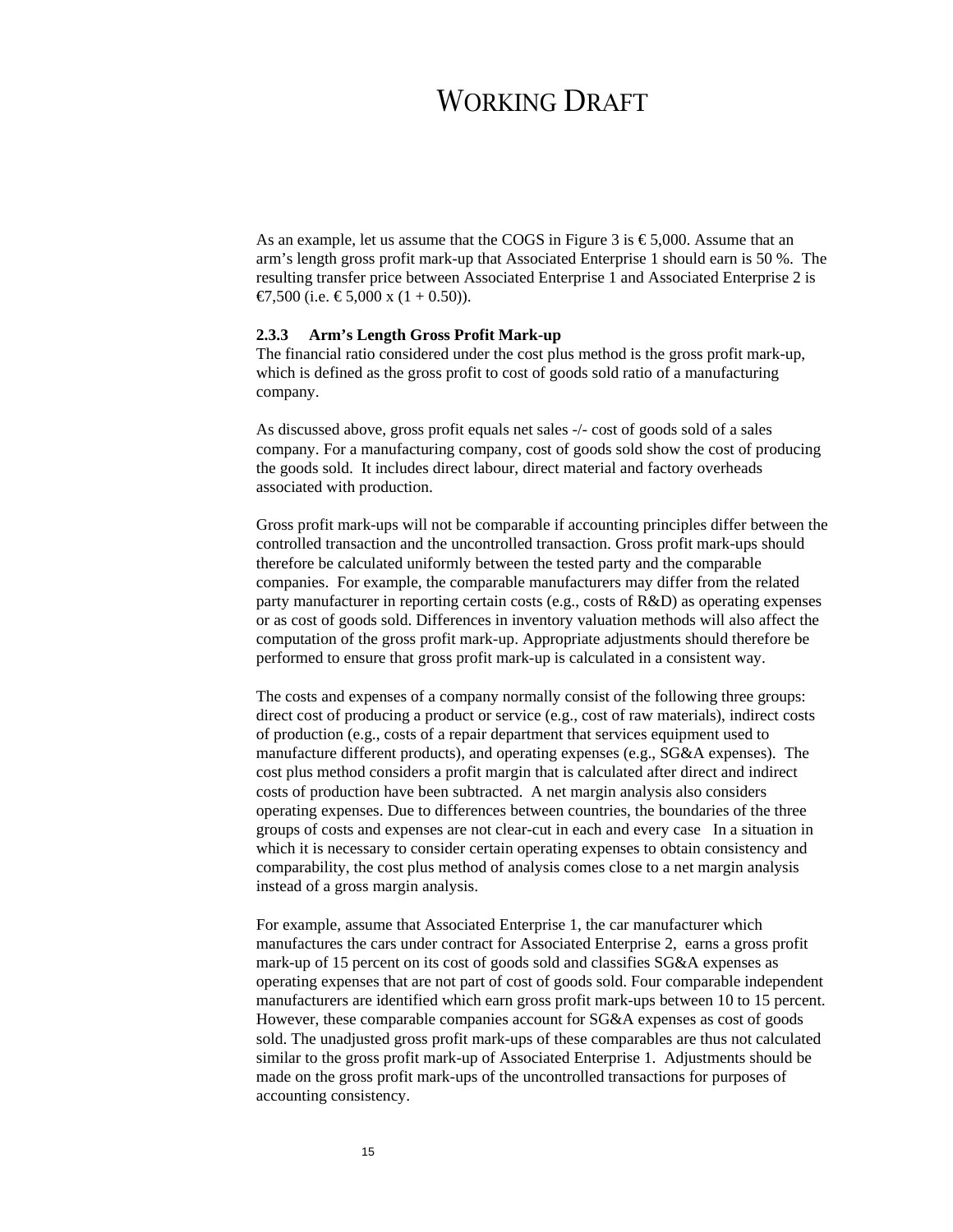#### **2.3.4 Transactional comparison versus functional comparison**

The arm's length (range of) gross profit mark-up can be established by the following two ways:

- transactional comparison: the gross profit mark-up earned by the related party manufacturer when selling goods to an independent enterprise in a comparable uncontrolled transaction, which previously has been rejected as an internal CUP; and
- functional comparison: the gross profit mark-ups earned by independent companies performing functions and incurring risks comparable to the functions performed and risks incurred by the related party manufacturer. Functional comparison involves a search for comparable manufacturing companies.

In practice, the comparability standard of transactional comparison will be much higher that that of functional comparison. In a transactional comparison, much more information about the controlled and uncontrolled transactions is available (e.g., contractual terms). In a functional comparison that is based on information provided in publicly available databases and the annual reports of comparable companies and the tested party, much less specific information is available with respect to the functions performed and risks incurred by the companies.

However, functional comparison is used most often in practice. The search for comparable companies will be performed using publicly available databases. Based on this benchmarking and financial analyses, an arm's length range of gross profit markups earned by comparable independent manufacturers will be determined (e.g., between 30% and 45%). If the gross profit mark-up earned by the related party manufacturer falls within this range  $(e.g., 40\%)$ , then its transfer price will be considered arm's length.

### **2.3.5 Comparability**

In applying the cost plus method, an uncontrolled transaction is considered comparable to a controlled transaction if:

- there are no differences between the transactions being compared that materially affect the gross profit mark-up; or
- reasonably accurate adjustments can be performed to eliminate the effect of such differences.

Similar to the resale price method, close similarity of products between the controlled and uncontrolled transactions is less important under the cost plus method than under the CUP method, while functional comparability (including risks assumed and assets used) is crucial. However, because significant product differences may point out significant functional differences, the controlled and uncontrolled transactions should ideally involve the manufacturing of products within the same product family.

As the gross profit mark-up remunerates a manufacturing company for performing manufacturing function, the cost plus method especially relies on functional comparability (taking into account assets used and risks assumed). If there are material differences that affect the gross profit mark-ups achieved on the controlled and the uncontrolled transactions, adjustments should be made to account for such differences. The adjustments should be made on the gross profit mark-ups of the uncontrolled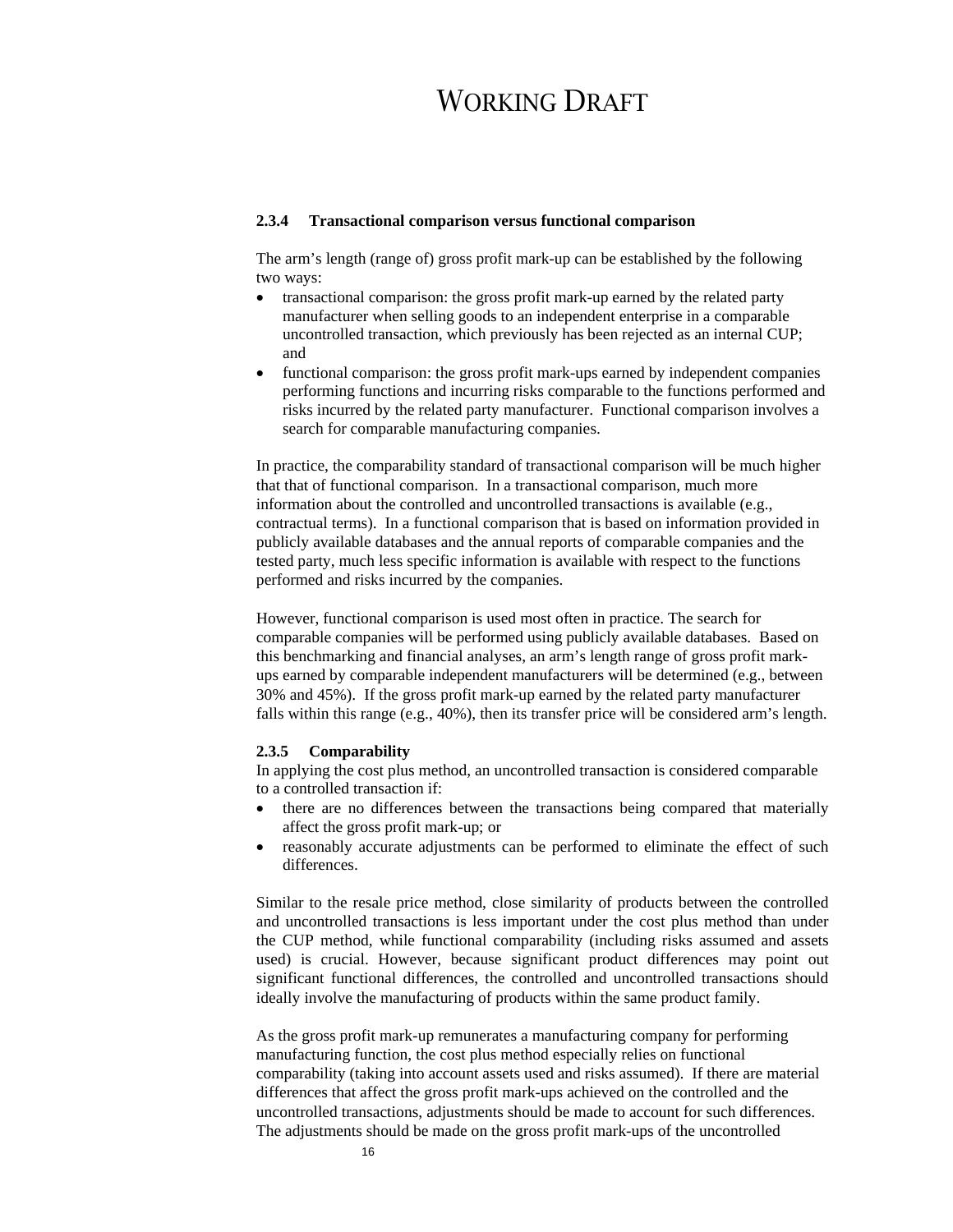transactions. The operating expenses in connection with the functions performed and risks incurred should be taken into account in this respect as differences in functions performed are frequently conveyed in operating expenses.

### **2.3.6 Determination of Costs**

Next to accounting consistency, the application of the cost plus method entails a number of potential difficulties associated with the determination of the costs:

- costs may not be relevant in determining the profit for a particular year. The link between costs incurred and the market price can be very weak (e.g., a company has incurred few R&D expenses in developing a very valuable technology);
- it is important to apply a comparable mark up to a comparable cost basis. On this point, the following can be noted:
	- differences between the parties being compared, which may influence the markup level, should be examined. In this respect, it is crucial to consider differences in the level and types of expenses in connection with the functions performed and risks assumed between the controlled and uncontrolled transactions. If differences represent inefficiencies or efficiencies of the parties being compared, no adjustment to the gross profit mark-up should be made. If differences represent additional functions that are different from the activities being analysed, it may be required to establish a separate remuneration for these additional functions. If differences reflect functional difference, an adjustment to the gross profit mark-up should be made.
	- some costs should be excluded from the cost basis and other costs should include a mark-up. A third category include disbursements incurred in the provision of services, which should simply be reimbursed by the service recipients, and not included in the cost basis on which a mark-up is applied. For example, in the process of rendering marketing services to a related subsidiary, a service provider incurs advertisement expenses paid to an unrelated advertisement agency. These expenses should be reimbursed by the related subsidiary and should not include a mark-up. However, the cost incurred by the service provider in rendering these services should include a mark-up.
	- the cost plus method is typically applied on controlled transactions involving a contract manufacturer which does not own product intangibles and obtains instructions from a related customer about the quantity and quality to produce.

A distinction can be made between a contract manufacturer in which the related customer puts raw materials in consignment with the manufacturer ('consignment manufacturer') and a contract manufacturer which purchases the raw materials itself ('turnkey manufacturer'). The raw materials are used to perform manufacturing functions. The consignment manufacturer does not incur inventory risk relating to the raw materials, while the turnkey manufacturer does take title to the raw materials an therefore incurs this risk. The cost plus method is applicable in both cases if the CUP method cannot be applied. However, the cost basis and the mark-up will be different. The cost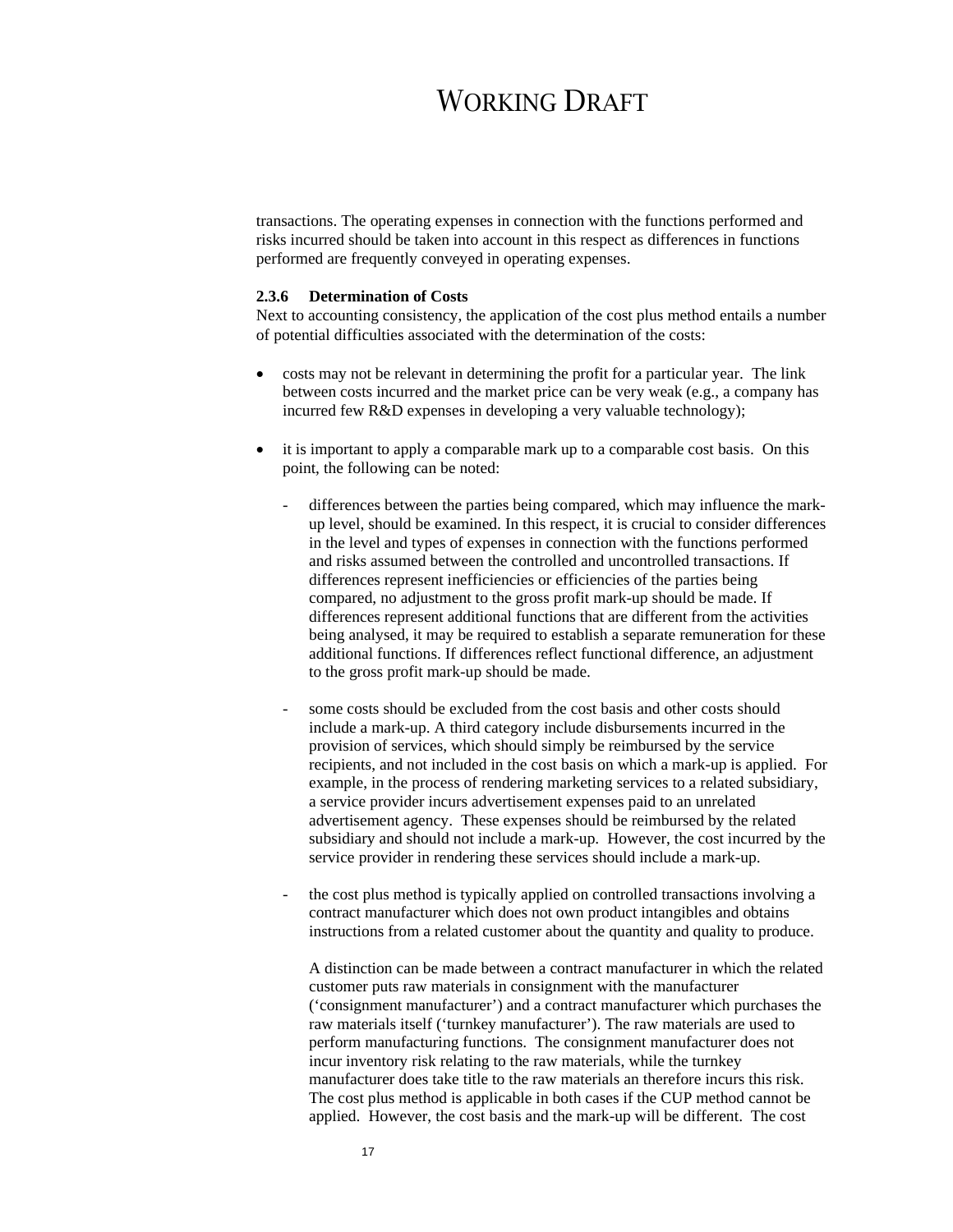basis of the consignment case will include the value added cost of the contract manufacturer. Hence, the mark-up is applied only to these value added cost. In the turnkey case, the cost basis include the total cost of goods sold (including raw materials) of the contract manufacturer.

The total costs (TC) of the turnkey manufacturer equal the sum of raw material cost (RMC) and value added cost (VAC):  $TC = RMC + VAC$ .

The arm's length mark-up will be equal to:

 $(RMC/TC)$  \* mark-up on  $RMC + (VAC/TC)$  \* mark-up on  $VAC$ 

The mark-up on VAC will generally be higher than the mark-up on RMC.

The arm's length mark-up for the consignment manufacturer is equal to the mark-up on value added cost.

In searching for comparable contract manufacturers when applying the cost plus method, it is important to distinguish among the two types of contract manufacturers as discussed above, because of the difference in cost basis and hence the level of the mark-up. The mark-up on total cost of the turnkey manufacturer will generally be lower than the mark-up of a consignment manufacturer, because the cost basis of the turnkey manufacturer include raw material cost, which generally generate a lower mark-up than the value added cost.

For example, assume that Associated Enterprise 1 in Figure 3 is a consignment manufacturer, which means that a related party customer places raw materials on consignment with Associated Enterprise 1. A benchmarking study found three independent turnkey manufacturers which purchase raw materials and incur inventory risks with respect to these raw materials. If this difference materially affect the gross profit mark-up, adjustments should be made on the unadjusted gross profit mark-ups earned by the three comparable companies. However, in case the determination of the gross profit mark-up is based on external comparison, it will be very difficult to distinguish between raw material cost and value added cost from the information on cost of goods sold presented in the annual reports of the potentially comparable companies. As such, the reliability of the analysis will be reduced. Although obtaining this information will be difficult, one should do its best effort as much as possible.

If the determination of the gross profit mark-up is based on internal comparison, however, which means that Associated Enterprise 1 is engaged in comparable transactions with independent enterprises, then much more information is available to perform the adjustments on the gross profit mark-ups earned by Associated Enterprise 1 on the uncontrolled transactions.

• accounting consistency is important. Gross profit mark-ups should be calculated uniformly by the associated enterprise and the independent enterprises.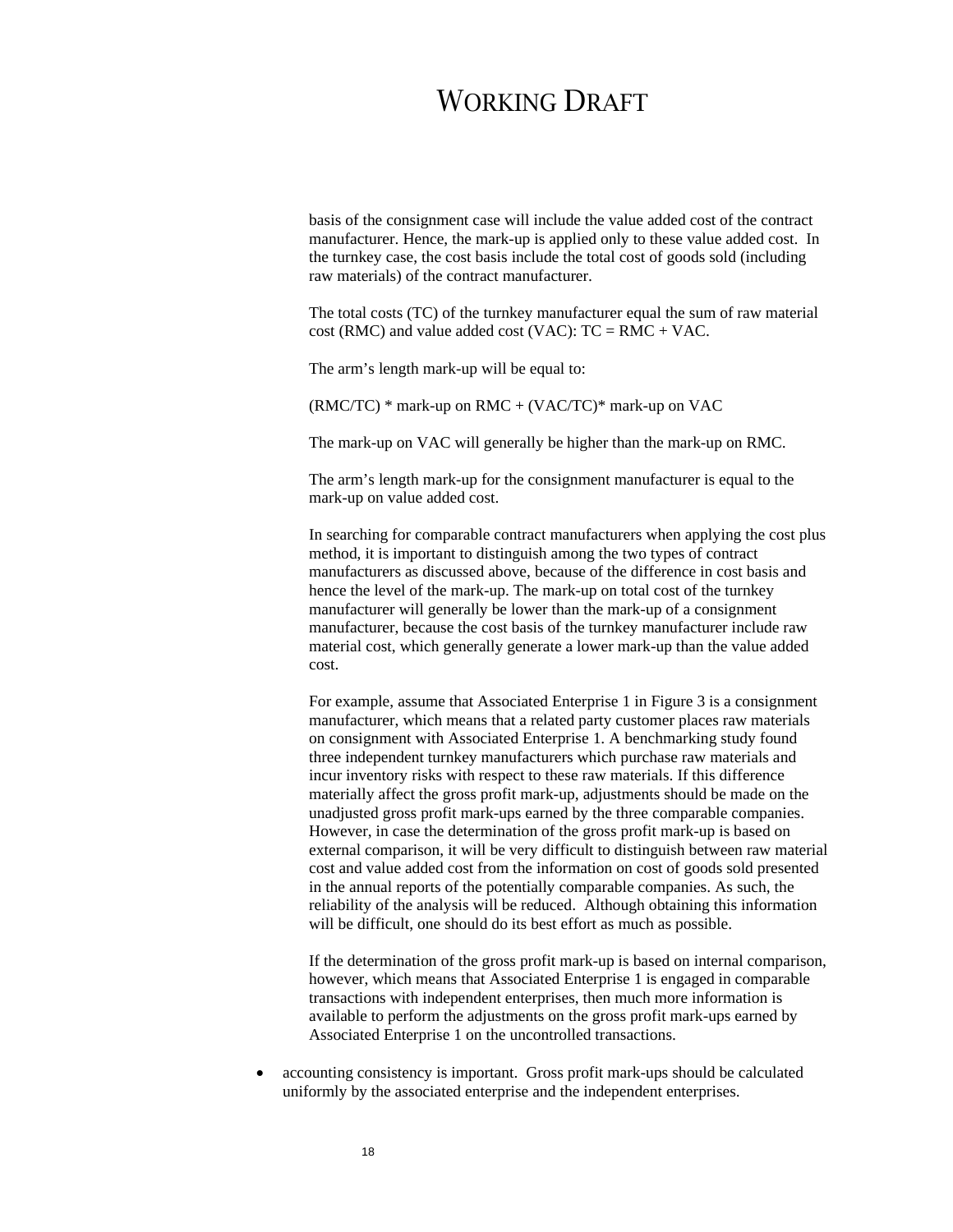- historical costs should in principle be ascribed to individual units of production. If costs differ over a period, average costs over the period may be used.
- One discussion regards whether budgeted cost or actual cost should be used in applying the cost plus method. On the one hand using actual costs will better reflect the few risks faced by the contract manufacturer.<sup>3</sup> On the other hand, third parties will usually used budgeted costs in selling products to the market. That is, you will not charge the customer an additional amount at the end of the year if actual costs are higher than budgeted costs. Disbursements on which no mark-up is applied will often be based on actual costs.
- as the costs that may be regarded in using the cost plus method are only those of the manufacturer of the goods or the service provider, a problem may arise with respect to the allocation of some costs between the manufacturer / service provider and the purchaser of goods/services.
- in case the transactions involve the removal of marginal production, it may be possible to use variable costs or marginal costs.

#### **2.3.7 Strengths and Weaknesses**

The strengths of the cost plus method include:

- third parties are found that indeed use cost plus method to set prices; and
- it is based on internal costs, the information of which is available to the multinational enterprise.

The weaknesses of the cost plus method include:

- there may be no link between the level of costs and the market price;
- accounting consistency is required between the controlled and uncontrolled transactions;
- it is a one-sided analysis as the analysis focuses on the related party manufacturer. Hence, the arm's length gross profit mark-up found may lead to an extreme result for the other related parties involved in the controlled transaction (e.g., operating losses);
- if method is based on actual costs, there may be no incentive for the manufacturer to control costs

### **2.3.8 When to Use to Cost Plus Method?**

The cost plus method is typically applied in cases involving the intercompany sale of tangible property where the related party manufacturer performs limited manufacturing functions and incurs low risks, because the level of the costs will then better reflects the value being added and hence the market price. The cost plus method is thus generally used in transactions involving a contract manufacturer, a toll manufacturer or a low risk assembler which does not own product intangibles and incurs little risks. The related customer involved in the controlled transaction will generally be much more complex

l

<sup>&</sup>lt;sup>3</sup> Note that if the contract is based on actual costs, the contractual terms may include incentives or penalties depending on the performance of the contract manufacturer.